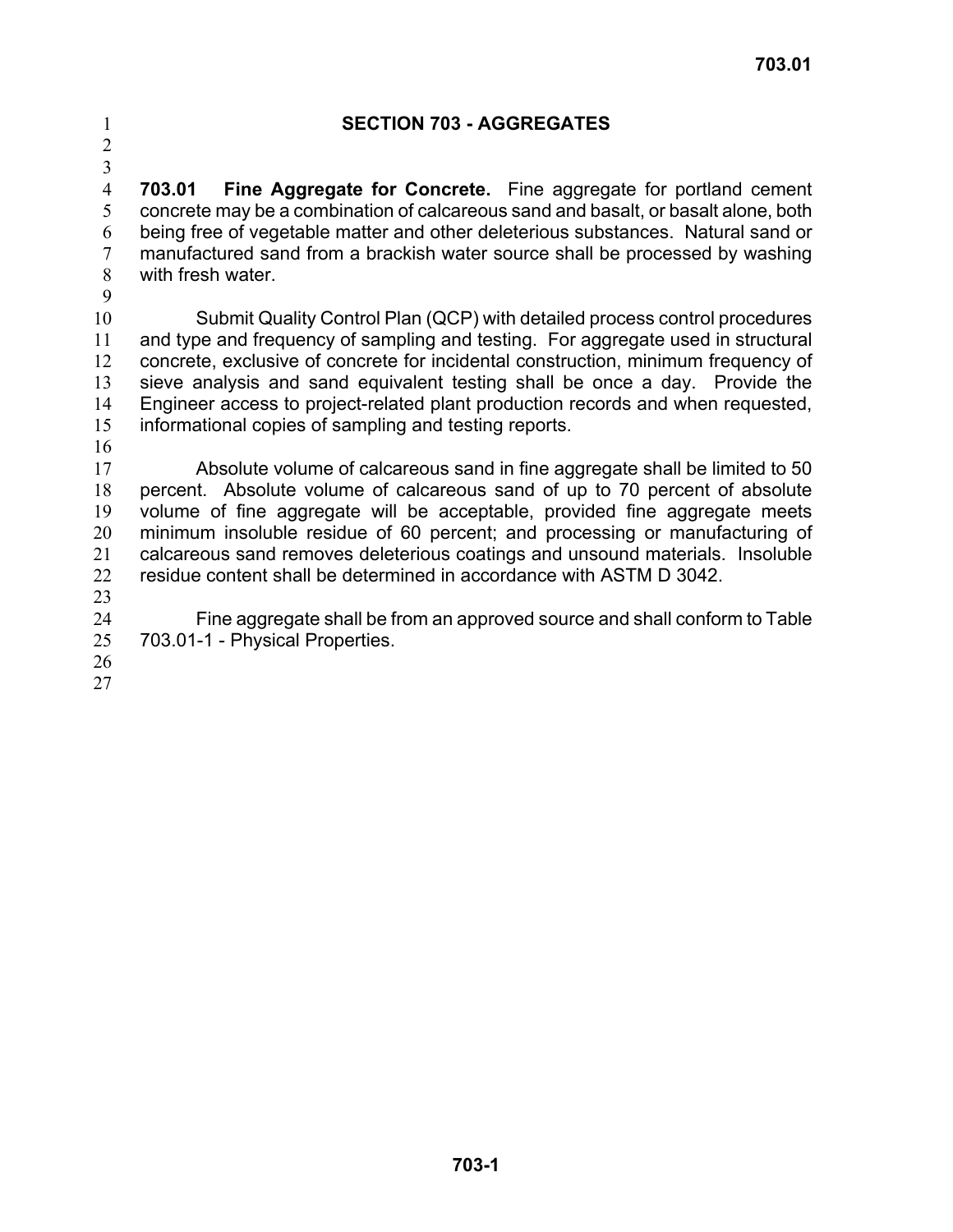| <b>TABLE 703.01-1 - PHYSICAL PROPERTIES</b>                                                                                                                                                            |                                 |                     |                                                        |
|--------------------------------------------------------------------------------------------------------------------------------------------------------------------------------------------------------|---------------------------------|---------------------|--------------------------------------------------------|
| <b>Method</b><br><b>Test</b>                                                                                                                                                                           |                                 | <b>Requirements</b> |                                                        |
| Sand Equivalent                                                                                                                                                                                        |                                 | AASHTO T 176        | 70 Minimum (a)                                         |
| Soundness<br>Sodium Sulfate (5<br>cycles)                                                                                                                                                              |                                 | <b>AASHTO T 104</b> | 10 Maximum (b)                                         |
| Abrasion (500<br>Revolutions)                                                                                                                                                                          |                                 | AASHTO T 96         | 40 Maximum (c)                                         |
| Organic Impurities                                                                                                                                                                                     |                                 | AASHTO T 21         | Not darker than the<br>reference standard color<br>(d) |
|                                                                                                                                                                                                        | AASHTO T113<br>Coal and Lignite |                     | 1 Maximum                                              |
| Notes:                                                                                                                                                                                                 |                                 |                     |                                                        |
| Sand equivalent (SE) requirement will be waived if material finer<br>(a)<br>than No. 200 sieve does not exceed 5 percent when tested in<br>accordance with AASHTO T 11.                                |                                 |                     |                                                        |
| When material has satisfactory service record of at least five years,<br>(b)<br>soundness test will be waived                                                                                          |                                 |                     |                                                        |
| Parent material of fine aggregate manufactured by crushing shall<br>(c)<br>have a loss by abrasion of less than 40 percent when tested in<br>accordance with AASHTO T 96.                              |                                 |                     |                                                        |
| Materials that fail to meet organic impurity color test will be<br>(d)<br>accepted, provided relative strength at 7 and 28 days is more than<br>95 percent when tested in accordance with AASHTO T 71. |                                 |                     |                                                        |
|                                                                                                                                                                                                        |                                 |                     |                                                        |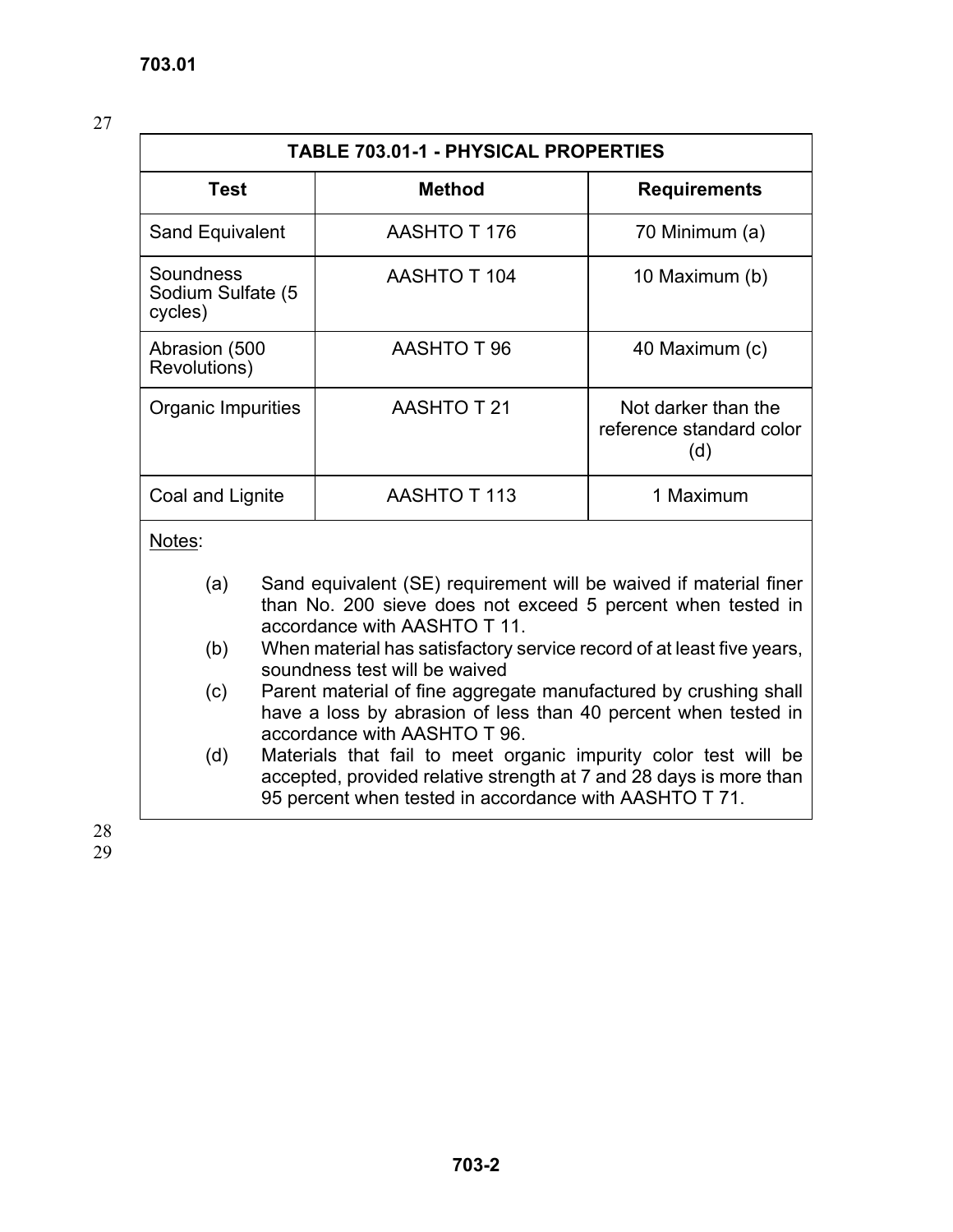Fine aggregate grading shall conform to Table 703.01-2 - Fine Aggregate Grading Requirements. On the islands of Hawaii and Kauai, fine aggregate grading shall conform to Table 703.01-2 - Fine Aggregate Grading Requirements or Table 703.01-3 - Fine Aggregate Grading Requirements, Hawaii and Kauai. 29 30 31 32

33

| <b>TABLE 703.01-2 - FINE AGGREGATE GRADING REQUIREMENTS</b> |            |  |
|-------------------------------------------------------------|------------|--|
| <b>Sieve Sizes</b><br><b>Percent Passing by Weight</b>      |            |  |
| $3/8$ Inch                                                  | 100        |  |
| No. 4                                                       | $95 - 100$ |  |
| No. 8                                                       | $80 - 100$ |  |
| No. 16                                                      | $50 - 85$  |  |
| No. 30                                                      | $25 - 60$  |  |
| No. 50                                                      | $10 - 30$  |  |
| No.100                                                      | $2 - 12$   |  |

| <b>TABLE 703.01-3 - FINE AGGREGATE GRADING REQUIREMENTS, HAWAII</b> |
|---------------------------------------------------------------------|
| <b>AND KAUAI</b>                                                    |

|                    | <b>Percent Passing by Weight</b> |                                     |  |
|--------------------|----------------------------------|-------------------------------------|--|
| <b>Sieve Sizes</b> | <b>Calcareous</b><br><b>Sand</b> | <b>Crusher</b><br><b>Screenings</b> |  |
| 3/8 Inch           | 100                              | 100                                 |  |
| No. 4              | $95 - 100$                       | $95 - 100$                          |  |
| No. 8              |                                  | $50 - 85$                           |  |
| No. 16             |                                  |                                     |  |
| No. 30             |                                  | $32 - 60$                           |  |
| No. 50             |                                  | $15 - 30$                           |  |
| No. 100            | $0 - 5$                          | $5 - 20$                            |  |
|                    |                                  |                                     |  |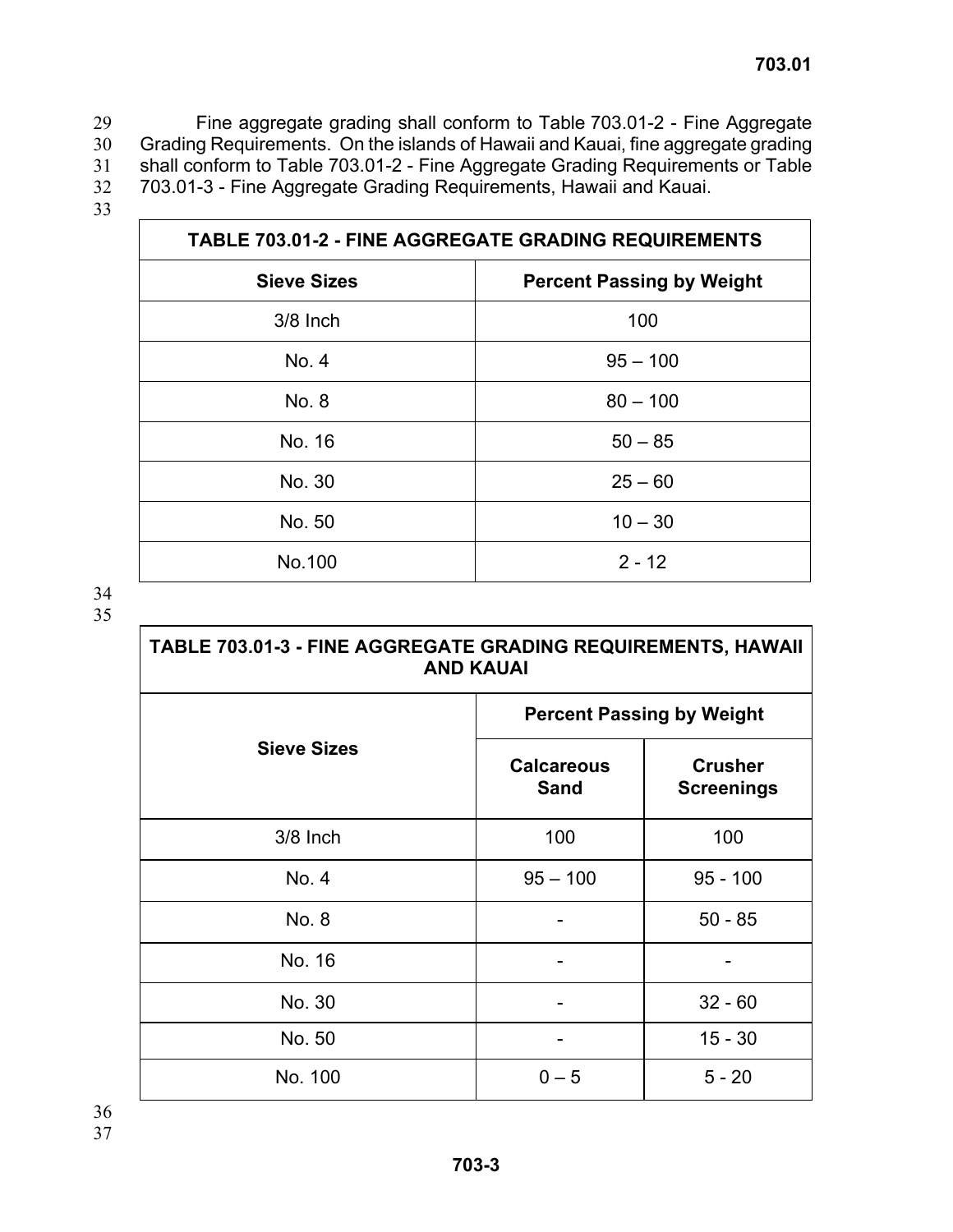Fine aggregate consisting of blend of fine natural sand with fineness modulus of less than 2.1 and basalt for concrete conforming to Table 703.01-4 - Fine Aggregate Grading Requirements Fine Natural Sand Blend may be used, provided the Contractor furnishes test data, accepted by the Engineer, indicating that concrete produced will have properties equal to those of concrete made with designated grading. 37 38 39 40 41 42

43

# **TABLE 703.01-4 - FINE AGGREGATE GRADING REQUIREMENTS FINE NATURAL SAND BLEND**

| <b>Sieve Size</b> | <b>Percent Passing by Weight</b> |
|-------------------|----------------------------------|
| 3/8 Inch          | 100                              |
| No. 4             | $95 - 100$                       |
| No. 8             | $65 - 95$                        |
| No. 16            | $x \pm 10$                       |
| No. 30            | $x \pm 9$                        |
| No. 50            | $x \pm 6$                        |
| No. 100           | $2 - 14$                         |
|                   |                                  |

The symbol x is grading that the Contractor proposes to furnish for specific sieve size

44

45 46 47 48 49 Before beginning concrete work, typical grading of calcareous sand and crushed lava rock fines shall be submitted; and blend proportion proposed to be furnished shall be specified. Grading shall not have more than 45 percent retained between two consecutive sieves that are specified in control of fineness modulus.

- 50 51 52 Target fineness modulus shall be designated between 2.4 and 3.1. Fineness modulus using No. 4, 8, 16, 30, 50, and 100 sieves shall be computed. Fineness modulus shall be maintained at not more than 0.2 from target.
- 53

54 55 56 **703.02 Coarse Aggregate for Portland Cement Concrete.** Coarse aggregate for portland cement concrete shall consist of crushed basalt free of adherent coatings.

- 57
- 58 Coarse aggregate shall conform to Table 703.02-1 - Physical Properties.
- 59
- 60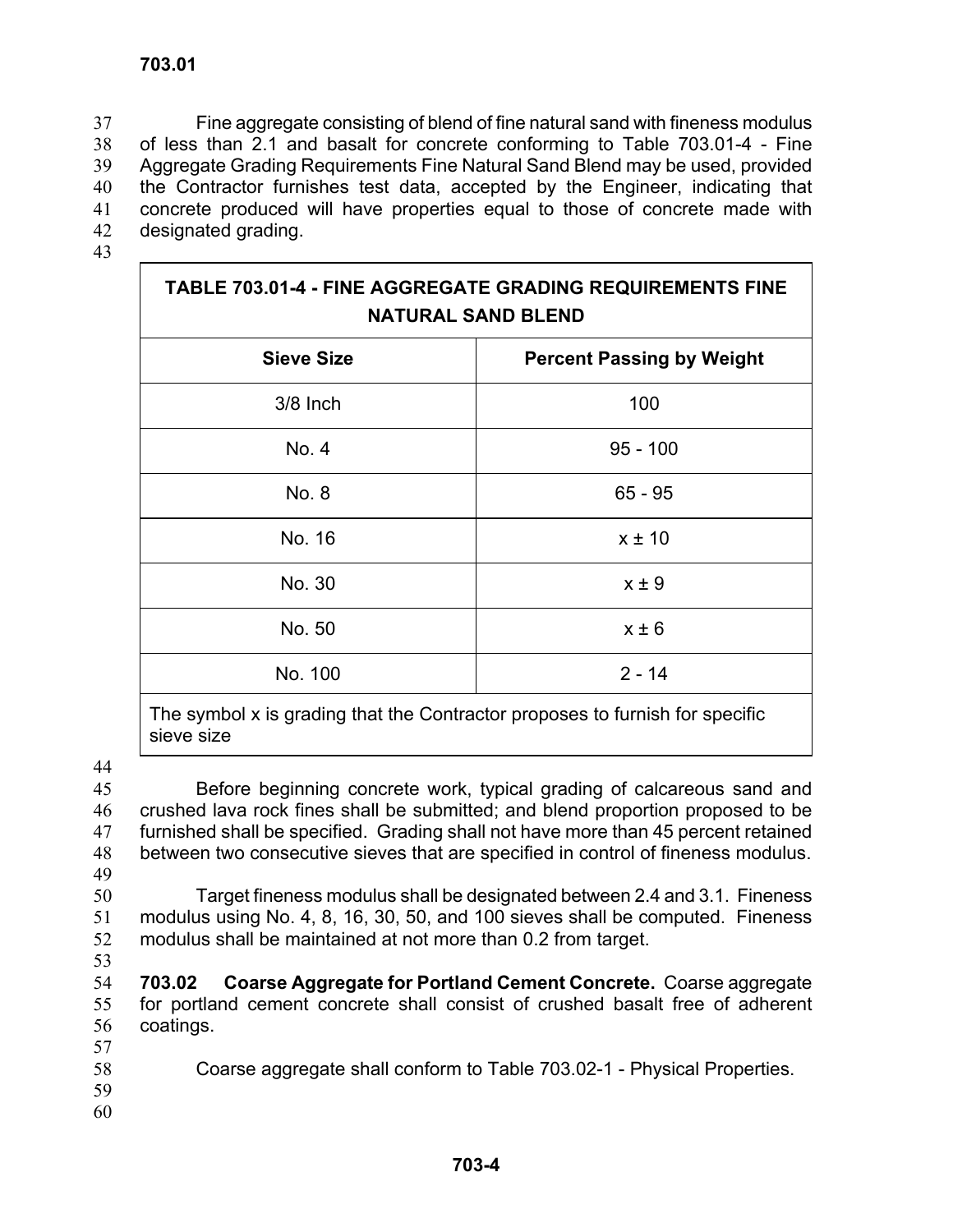| <b>TABLE 703.02-1 - PHYSICAL PROPERTIES</b>                     |                     |                                                 |  |
|-----------------------------------------------------------------|---------------------|-------------------------------------------------|--|
| <b>Deleterious Substances and</b><br><b>Physical Properties</b> | <b>Test Method</b>  | <b>Maximum</b><br><b>Allowable</b><br>(percent) |  |
| Clay Lumps and Friable<br><b>Particles</b>                      | <b>AASHTO T 112</b> | 2.0                                             |  |
| Materials Finer than No. 200<br>$(75 - \mu m)$ Sieve            | <b>AASHTO T11</b>   | 1.5                                             |  |
| Lightweight Pieces (Less than<br>2.0 specific gravity SSD)      | AASHTO T 113        | 0.5                                             |  |
| Absorption                                                      | <b>AASHTO T 85</b>  | 6                                               |  |
| Abrasion (500) Revolutions                                      | AASHTO T 96         | 40                                              |  |
| Soundness (Sodium Sulfate)                                      | <b>AASHTO T 104</b> | 12                                              |  |

62 63 When material has satisfactory service record of at least five years, soundness requirement will be waived.

64

65 66 67 68 Coarse aggregate grading shall conform to appropriate size designation of AASHTO M 43 when tested in accordance with AASHTO T 27. Grading and material finer than No. 200 (75 µm) sieve testing shall be part of the Quality Control Plan required in Subsection 703.01 - Fine Aggregate for Concrete.

69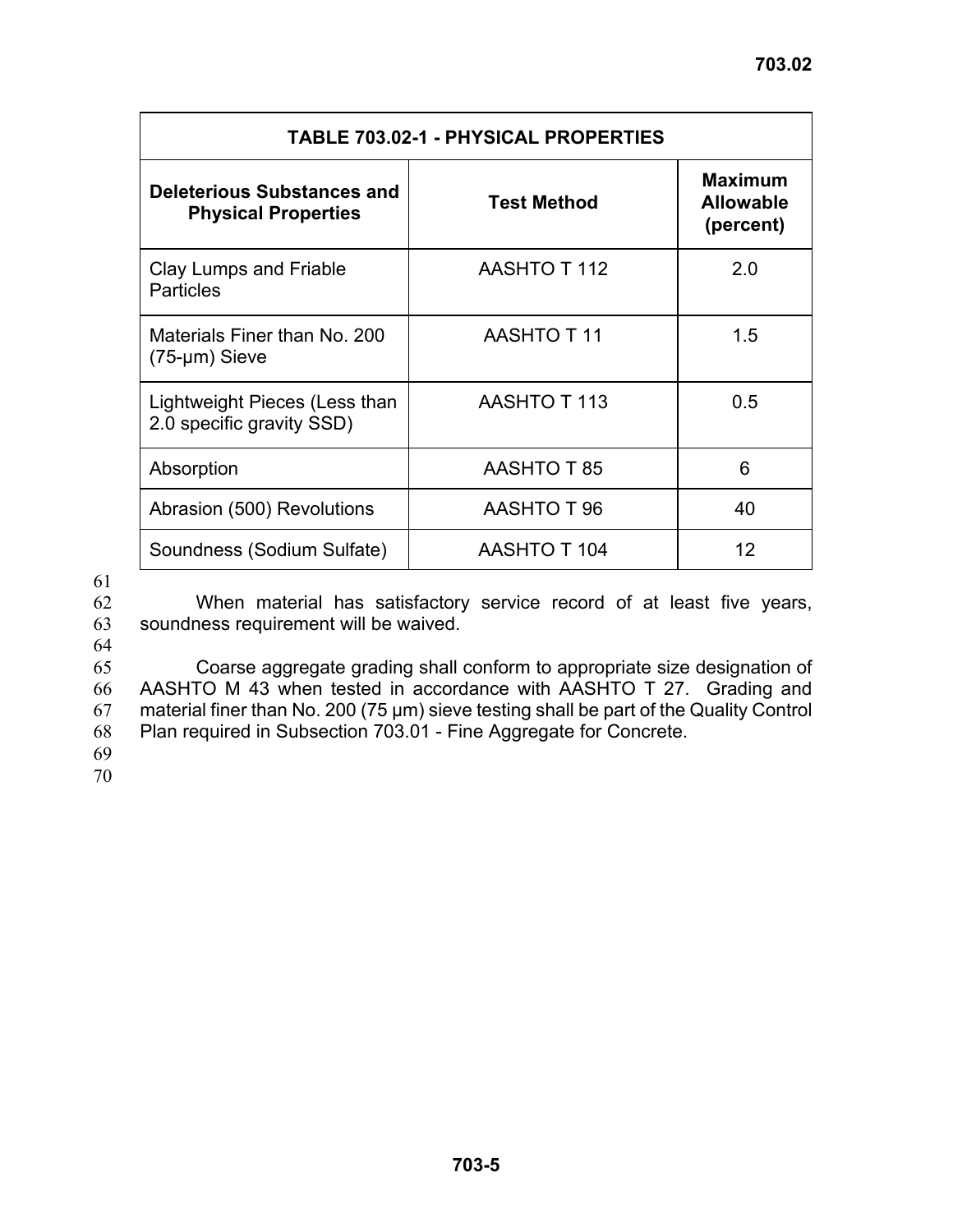**703.03 Aggregate for Hot Mix Asphalt Base Course.** Aggregate for HMA base course shall conform to Subsection 703.09 - Aggregate for Hot Mix Asphalt Pavement, except grading shall conform to Table 703.03-1 - HMA Base Course Grading Requirements. 70 71 72 73

74

| TABLE 703.03-1 - HMA BASE COURSE GRADING REQUIREMENTS |                                  |  |
|-------------------------------------------------------|----------------------------------|--|
| <b>Sieve Size</b>                                     | <b>Percent Passing by Weight</b> |  |
| $1-1/4$ Inch                                          | 100                              |  |
| 1 Inch                                                | $85 - 100$                       |  |
| 3/4 Inch                                              | $73 - 92$                        |  |
| $1/2$ Inch                                            | $60 - 80$                        |  |
| 3/8 Inch                                              | $52 - 72$                        |  |
| No. 4                                                 | $36 - 55$                        |  |
| No. 8                                                 | $25 - 42$                        |  |
| No. 16                                                | $18 - 33$                        |  |
| No. 30                                                | $12 - 24$                        |  |
| No. 50                                                | $7 - 18$                         |  |
| No. 100                                               | $4 - 12$                         |  |
| No. 200                                               | $1 - 8$                          |  |

75

76 77 **703.04 Aggregate for Untreated Permeable Base.** Aggregate for untreated permeable base shall conform to the following:

78 79

80

**(A) Coarse Aggregate.** Coarse aggregate shall consist of crushed and screened basalt that is free of soft or disintegrated pieces, clay, dirt, and other deleterious substances.

- 81 82
- 83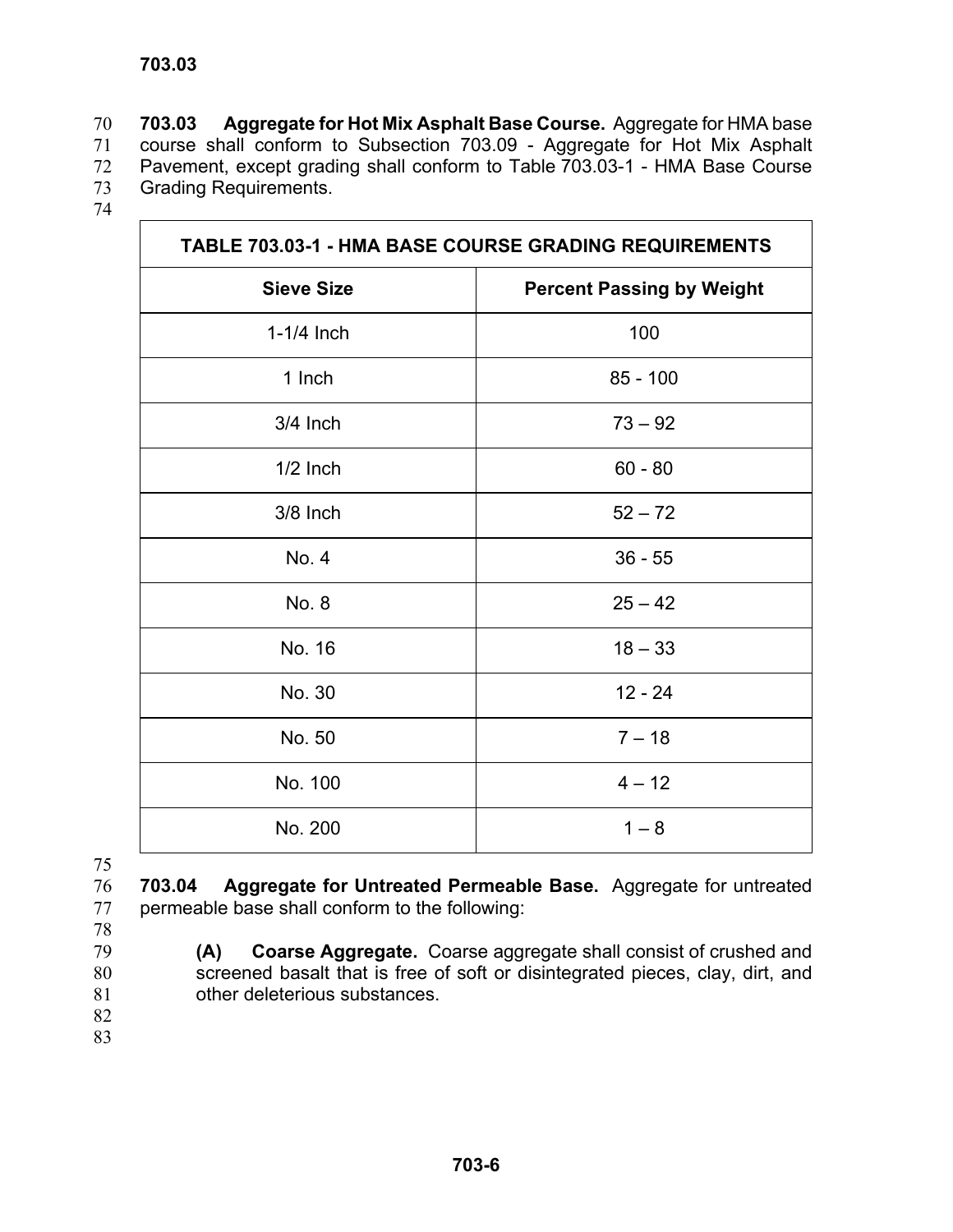Coarse aggregate shall conform to Table 703.04-1 - Aggregate Test Requirements. 83 84 85

| <b>TABLE 703.04-1 - AGGREGATE TEST REQUIREMENTS</b> |                                                       |                            |
|-----------------------------------------------------|-------------------------------------------------------|----------------------------|
| Test                                                | <b>Test Method</b>                                    | <b>Requirement</b>         |
| <b>Los Angeles Abrasion</b>                         | ASTM C 535 (Coarse Aggregate)<br>AASHTO T 96 (Filler) | 40 Percent<br>Maximum      |
| Grading                                             | <b>AASHTO T 27</b>                                    | Refer to Table<br>703.04-2 |

**(B) Filler.** Filler material shall conform to Subsection 703.04(A) - Coarse

86

87

88

89

90

|                                                                                            | Aggregate, except grading shall conform to Table 703.04-2 - Grading |  |  |
|--------------------------------------------------------------------------------------------|---------------------------------------------------------------------|--|--|
| <b>TABLE 703.04-2 - GRADING REQUIREMENTS</b>                                               |                                                                     |  |  |
| <b>Coarse Aggregate</b><br><b>Modified Size 4</b><br>(Percent Passing By<br><b>Weight)</b> | <b>Filler Size 8</b><br>(Percent Passing By<br>Weight)              |  |  |
| 100                                                                                        |                                                                     |  |  |
|                                                                                            |                                                                     |  |  |

| 2 Inch       | 100      |          |
|--------------|----------|----------|
| $1-1/2$ Inch | 75-100   |          |
| 1 Inch       | 15-55    |          |
| 3/4 Inch     | $0 - 15$ |          |
| $1/2$ Inch   |          | 100      |
| 3/8 Inch     | $0-5$    | 85-100   |
| No.4         |          | 10-30    |
| No. 8        |          | $0 - 10$ |
| No. 16       |          | $0-5$    |

91

92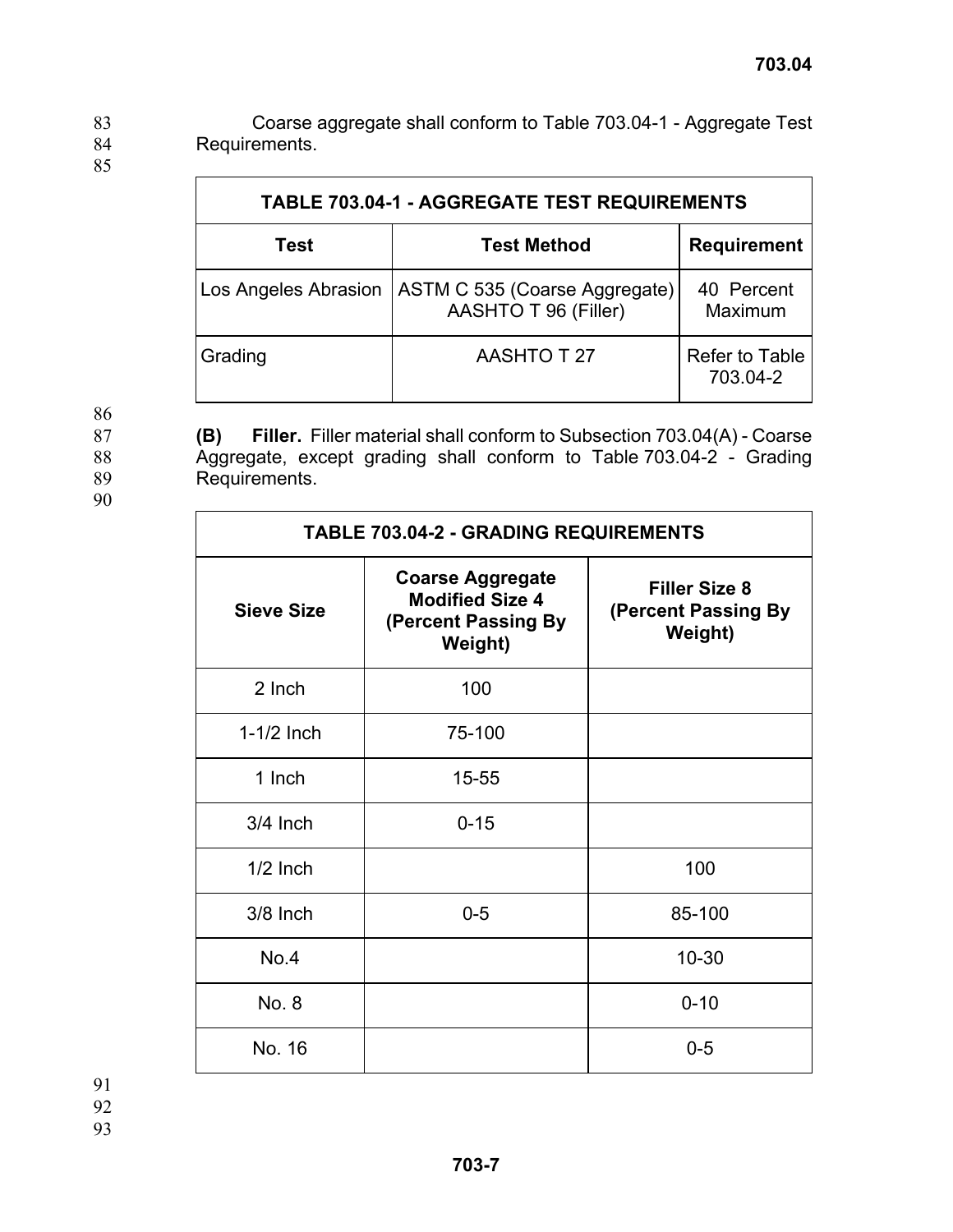### 93 **703.05 (Unassigned)** 94

95 96 97 98 **703.06 Aggregate for Untreated Base.** Aggregate for untreated base shall consist of crushed stone free of vegetable matter and other deleterious substances. Neither reclaimed asphalt pavement (RAP) nor reclaimed concrete pavement will be allowed for untreated base.

99

100 101 Crushing shall be regulated so that at least 80 percent, by weight, of material retained on No. 4 sieve is crushed and has at least one mechanically fractured face.

102

103 104 105 Aggregate for untreated base, in combination with binder material, if used, shall conform to Table 703.06-1 - Untreated Base Test Requirements and Table 703.06-2 - Untreated Base Grading Requirements.

106

| <b>TABLE 703.06-1 - UNTREATED BASE TEST REQUIREMENTS</b> |                    |                         |  |
|----------------------------------------------------------|--------------------|-------------------------|--|
| <b>Test</b>                                              | <b>Test Method</b> | <b>Requirement</b>      |  |
| Los Angeles Abrasion                                     | <b>AASHTO T 96</b> | 40 Percent Maximum      |  |
| Sand Equivalent                                          | AASHTO T 176       | 30 Percent Minimum      |  |
| <b>Plasticity Index</b>                                  | AASHTO T 90        | 6 Maximum               |  |
| Grading                                                  | <b>AASHTO T 27</b> | Refer to Table 703.06-2 |  |

107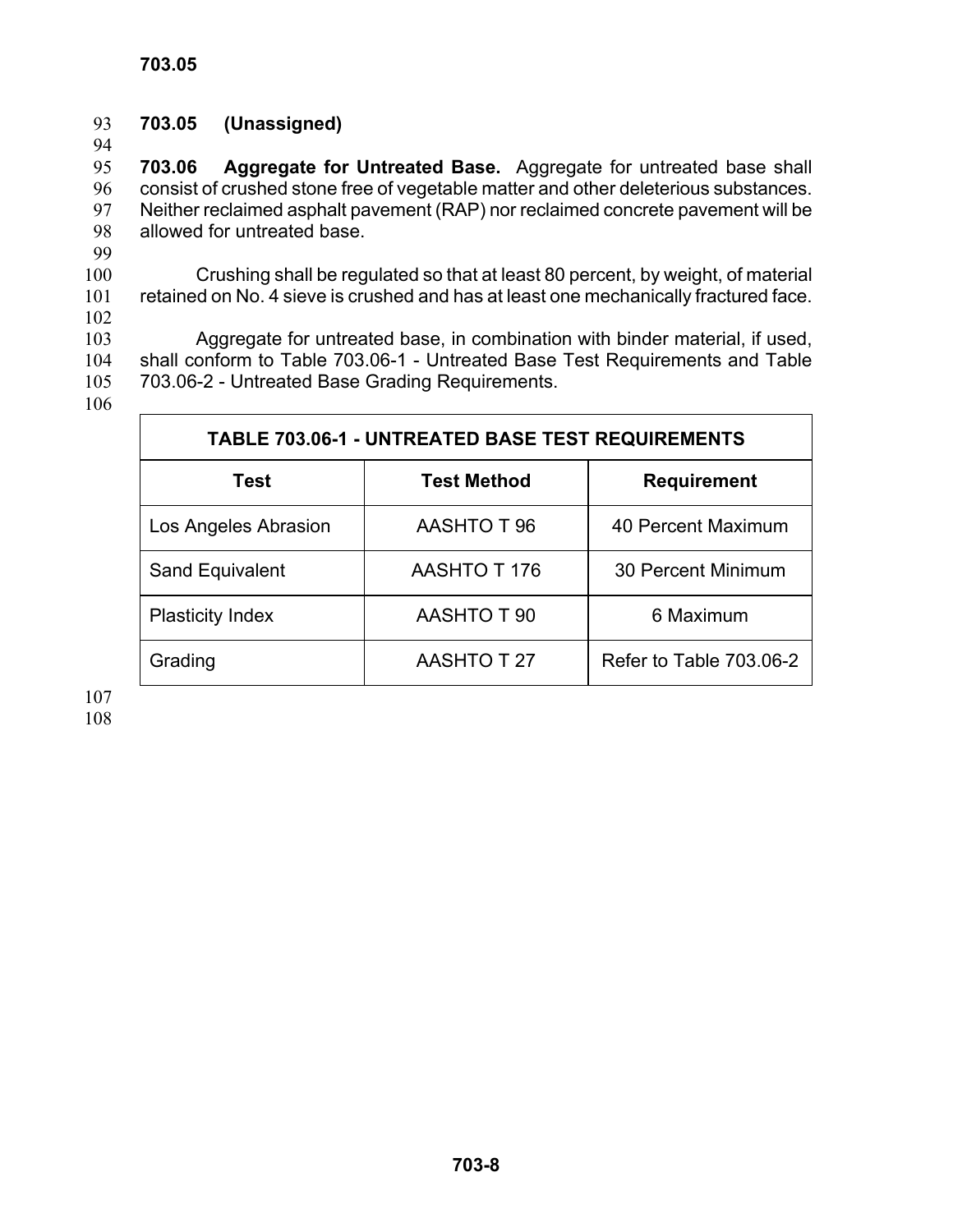| <b>TABLE 703.06-2 - UNTREATED BASE GRADING REQUIREMENTS</b> |                                           |                                                  |                                                |
|-------------------------------------------------------------|-------------------------------------------|--------------------------------------------------|------------------------------------------------|
| <b>Percent Passing by Weight</b>                            |                                           |                                                  |                                                |
| <b>Sieve Size</b>                                           | $2-1/2$ Inch<br>Maximum<br><b>Nominal</b> | $1-1/2$ Inch<br><b>Maximum</b><br><b>Nominal</b> | $3/4$ Inch<br><b>Maximum</b><br><b>Nominal</b> |
| 3 Inch                                                      | 100                                       |                                                  |                                                |
| $2-1/2$ Inch                                                | $90 - 100$                                |                                                  |                                                |
| 2 Inch                                                      |                                           | 100                                              |                                                |
| $1-1/2$ Inch                                                | $65 - 90$                                 | $90 - 100$                                       |                                                |
| 1 Inch                                                      |                                           |                                                  | 100                                            |
| $3/4$ Inch                                                  | $45 - 70$                                 | $50 - 90$                                        | $90 - 100$                                     |
| No. 4                                                       | $25 - 45$                                 | $25 - 50$                                        | $35 - 55$                                      |
| No. 200                                                     | $3 - 9$                                   | $3 - 9$                                          | $3 - 9$                                        |

109

110 111 Unless otherwise indicated in the contract documents, 1-1/2 inch maximum nominal size aggregate shall be furnished.

112

113 114 115 116 117 118 119 Material used as foundation for corrugated metal pipe culvert shall be tested in accordance with Hawaii Test Method HDOT TM 4 and shall have field resistivity and pH value that provide minimum 50-year service life for gage being installed. Material used as backfill against aluminum pipe shall have field resistivity of more than 500 ohm-centimeter and pH value between 5.5 and 9.0, using same test procedure.

- 120 **703.07 (Unassigned)**
- 121

### 122 **703.08 (Unassigned)**

123

124 125 126 **703.09 Aggregate for Hot Mix Asphalt Pavement.** Aggregate for HMA pavement shall be crushed and screened basalt free of soft or disintegrated pieces, clay, dirt, and other deleterious substances.

127

128 129 130 131 132 133 Submit Quality Control Plan (QCP) with detailed process control procedures and type and frequency of sampling and testing. For aggregate used in HMA pavement, minimum frequency of sieve analysis and sand equivalent testing shall be once a day. Provide the Engineer access to project-related plant production records and when requested, informational copies of sampling and testing reports.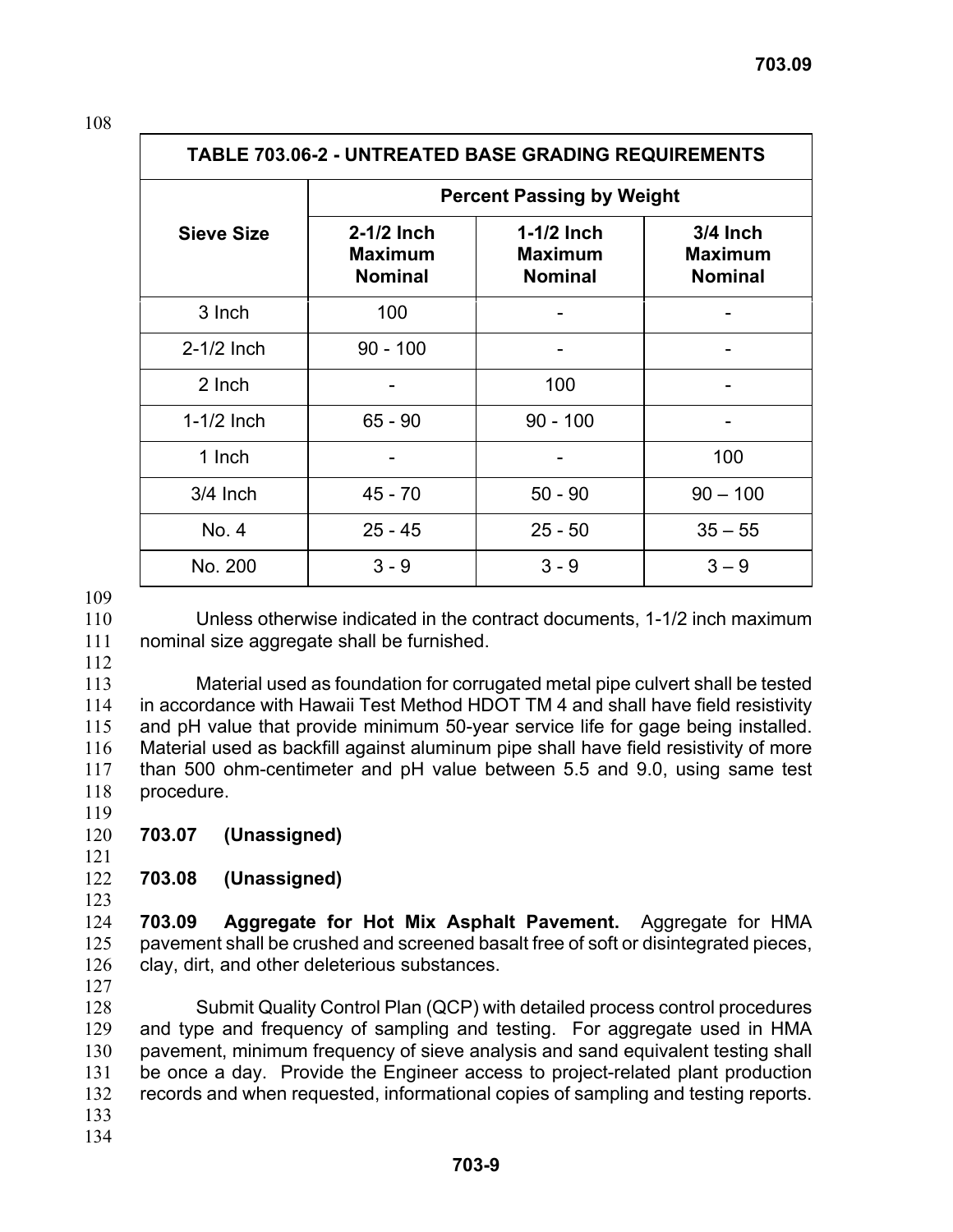Coarse aggregate is defined as material retained on No.4 sieve, and fine aggregate is defined as material passing No. 4 sieve. 134 135 136

137 138 139 140 At least 90 percent, by weight, of material retained on No. 4 sieve shall consist of crushed particles. At least 70 percent of material passing No. 4 sieve and retained on No. 8 sieve shall consist of crushed particles. A crushed particle is defined as particle having at least one mechanically fractured face.

142 143 144 The combined aggregate for HMA pavement, including filler, if any, shall conform to Table 703.09-1 - HMA Test Requirements and Table 703.09-2 - HMA Grading Requirements.

145

141

| <b>TABLE 703.09-1 - HMA TEST REQUIREMENTS</b>                    |                                                           |                                            |
|------------------------------------------------------------------|-----------------------------------------------------------|--------------------------------------------|
| <b>Test</b>                                                      | <b>Test Method</b>                                        | <b>Requirement</b>                         |
| Sand Equivalent                                                  | AASHTO T 176                                              | 45 Percent Minimum                         |
| Los Angeles Abrasion                                             | AASHTO T 96                                               | 30 Percent Maximum                         |
| Stripping                                                        | <b>AASHTO T 182</b>                                       | Above 95 Percent                           |
| K-factor                                                         | <b>ASTM D 5148</b>                                        | Kc-2.0 Maximum<br>Km-1.7 Maximum           |
| Flat and elongated<br>pieces (Length to<br>thickness ratio of 3) | <b>ASTM D 4791</b><br>(By Weight)                         | 25 Percent Maximum                         |
| Grading                                                          | <b>AASHTO T11</b><br><b>AASHTO T 27</b>                   | Job-mix formula based<br>on Table 703.09-2 |
| Soundness                                                        | <b>AASHTO T 104</b><br>(5 cycles using<br>sodium sulfate) | 9 Percent Maximum                          |
| Absorption                                                       | <b>AASHTO T 84</b><br><b>AASHTO T 85</b>                  | 5 Percent Maximum                          |

146

147 148 149 If chemical additive resulting in bituminous film retention greater than 95 percent is used, aggregates not meeting stripping test requirements for HMA pavement may be used.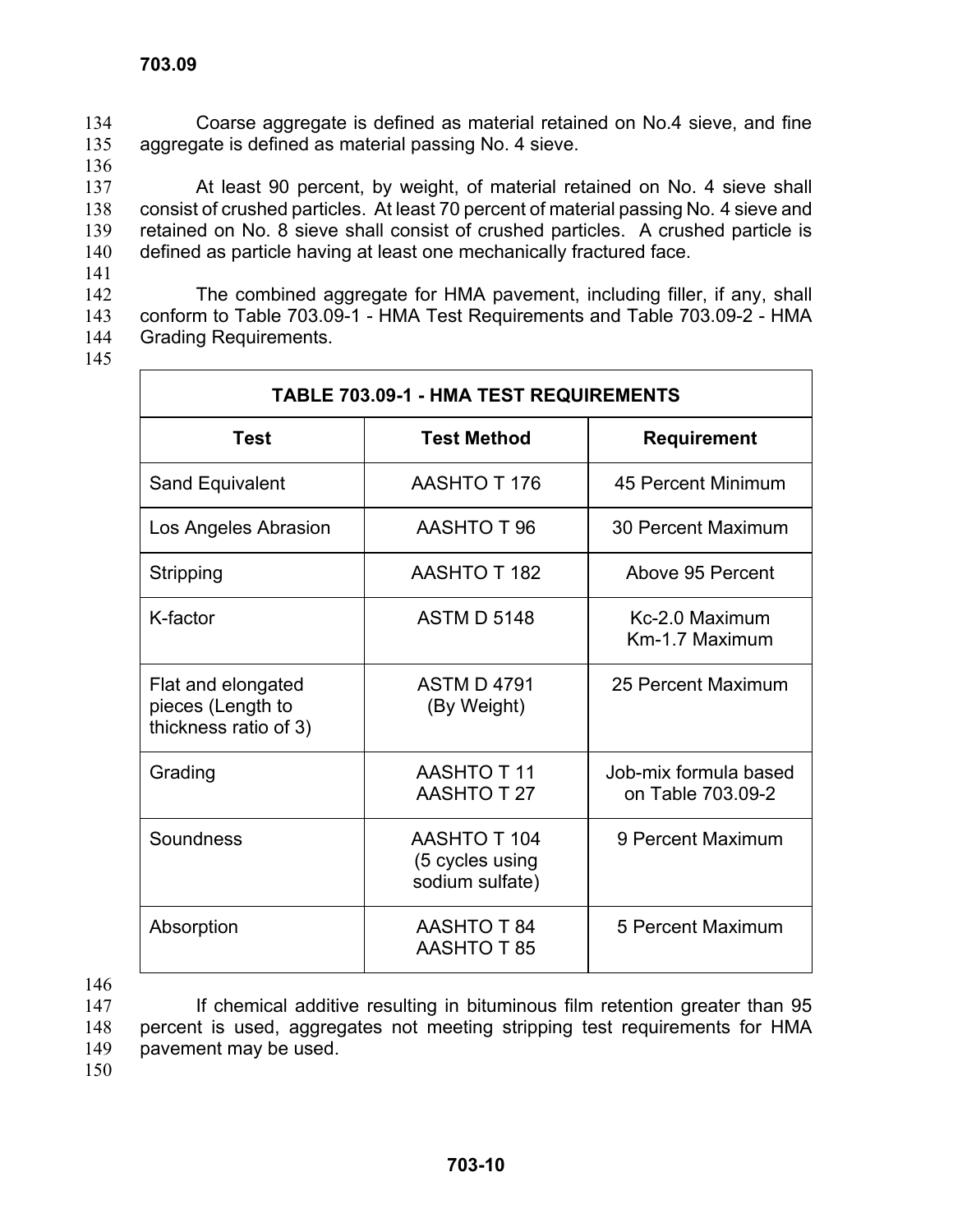| <b>TABLE 703.09-2 - HMA GRADING REQUIREMENTS</b> |              |            |                                                     |            |
|--------------------------------------------------|--------------|------------|-----------------------------------------------------|------------|
| MIX NO.                                          | $\mathbf{I}$ | Ш          | IV                                                  | V          |
| <b>Sieve Sizes</b>                               |              |            | <b>Combined Aggregate Percent Passing by Weight</b> |            |
| $1-1/4$ Inch                                     | 100          |            |                                                     |            |
| 1 Inch                                           | $85 - 100$   | 100        |                                                     |            |
| 3/4 Inch                                         |              | $90 - 100$ | 100                                                 |            |
| $1/2$ Inch                                       | $60 - 85$    | $70 - 90$  | $90 - 100$                                          | 100        |
| 3/8 Inch                                         |              |            | $72 - 90$                                           | $80 - 100$ |
| No. 4                                            | $36 - 55$    | $40 - 57$  | $48 - 66$                                           | $55 - 75$  |
| No. 8                                            | $26 - 41$    | $30 - 47$  | $32 - 48$                                           | $35 - 52$  |
| No. 16                                           | $17 - 32$    | $20 - 36$  | $21 - 37$                                           | $22 - 38$  |
| No. 30                                           | $12 - 25$    | $16 - 28$  | $15 - 27$                                           | $14 - 26$  |
| No. 50                                           | $8 - 18$     | $10 - 22$  | $9 - 21$                                            | $8 - 20$   |
| No. 100                                          | $5 - 14$     | $8 - 17$   | $6 - 16$                                            | $6 - 15$   |
| No. 200                                          | $1 - 8$      | $4 - 8$    | $4 - 8$                                             | $4 - 8$    |

#### 152 **703.10 (Unassigned)**

153

154 155 156 157 158 **703.11 Aggregate for Slurry Seal.** Aggregate for slurry seal shall consist of crushed rock and shall be free of dirt, clay, and other deleterious material. Aggregate shall be nonplastic in accordance with AASHTO T 89 and AASHTO T 90 and shall not contain free water, which is defined as water that is free to move under influence of gravity.

159

160 161 When tested in accordance with AASHTO T 176, aggregate shall have SE greater than 45 percent.

162

163 164 When tested in accordance with AASHTO T 96, aggregate shall be from parent rock with abrasion loss of less than 35 percent.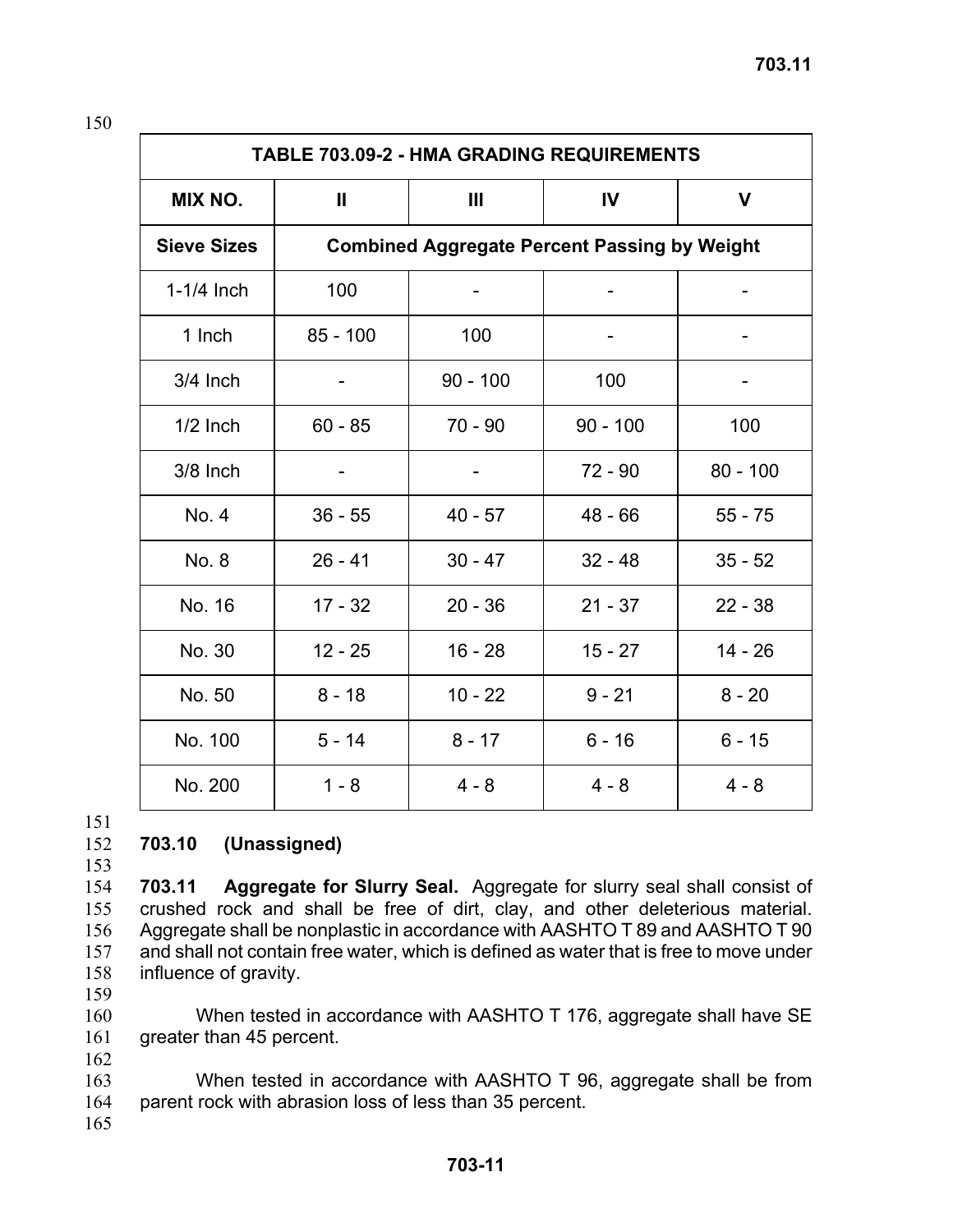Aggregate for slurry seal shall conform to Table 703.11-1 - Slurry Seal Grading Requirements. 166 167

168

| <b>TABLE 703.11-1 - SLURRY SEAL GRADING REQUIREMENTS</b>       |                                  |            |           |                                      |
|----------------------------------------------------------------|----------------------------------|------------|-----------|--------------------------------------|
| <b>Sieve Size</b>                                              | <b>Percent Passing by Weight</b> |            |           | <b>Stockpile</b><br><b>Tolerance</b> |
|                                                                | Type 1                           | Type 2     | Type 3    | (Percent)                            |
| 3/8 Inch                                                       |                                  | 100        | 100       |                                      |
| No. 4                                                          | 100                              | $90 - 100$ | $70 - 90$ | ± 5                                  |
| No. 8                                                          | $90 - 100$                       | $65 - 90$  | $45 - 70$ | ± 5                                  |
| No. 16                                                         | $65 - 90$                        | $45 - 70$  | $28 - 50$ | ± 5                                  |
| No. 30                                                         | $40 - 65$                        | $30 - 50$  | $19 - 34$ | ± 5                                  |
| No. 50                                                         | $25 - 42$                        | $18 - 30$  | $12 - 25$ | ±4                                   |
| No. 100                                                        | $15 - 30$                        | $10 - 21$  | $7 - 18$  | ± 3                                  |
| No. 200                                                        | $10 - 20$                        | $5 - 15$   | $5 - 15$  | ± 2                                  |
| Type 1 - Crack filling and fine seal.<br>Type 2 - Medium seal. |                                  |            |           |                                      |

Type  $3$  - 1<sup>st</sup> and/or  $2^{nd}$  application, two-course seal.

- 169
- 170 172 **703.12 (Unassigned)**
- 173 **703.13 (Unassigned)**
- 174
- 

175 176 177 178 **703.14 Blotter.** Blotter aggregate shall conform to grading requirements of AASHTO M 43, Size No. 10 and shall be free of vegetable matter and other deleterious substances.

- 179 **703.15 Filler.** Filler shall conform to AASHTO M 17.
- 180

181 182 183 184 **703.16 Bed Course Material for Crushed Rock Cradle.** Bed course material shall consist of crushed basalt that is free of vegetable matter and other deleterious substances. When tested in accordance with AASHTO T 96, wear shall not exceed 40 percent at 500 revolutions.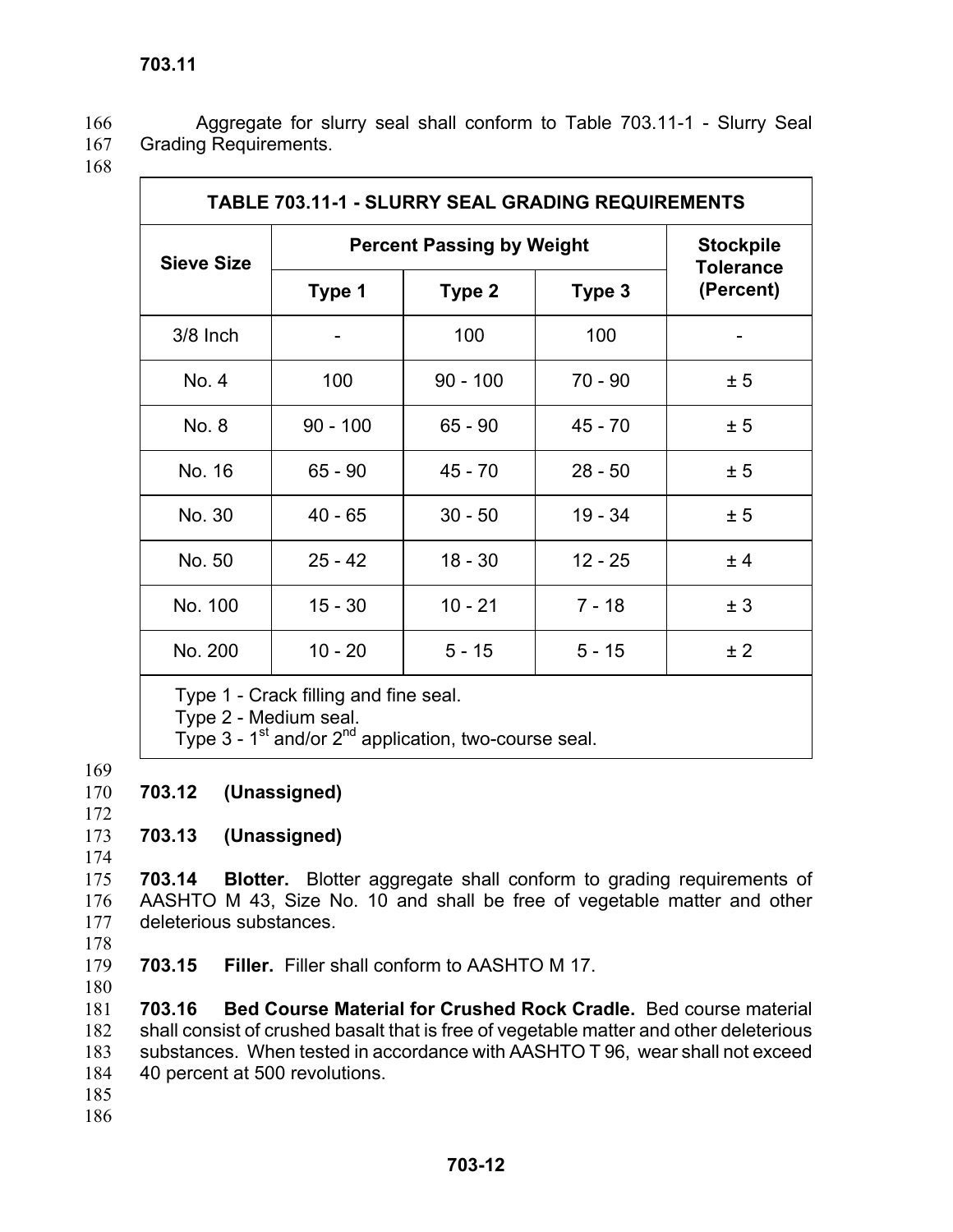Aggregate size No. 67 shall be provided with percent composition by weight within limits shown in AASHTO M 43, Table 1 - Standard Sizes of Processed Aggregate. 186 187 188

189

190 191 192 193 194 **703.17 Aggregate for Subbase.** Aggregate for subbase shall consist of gravel, stone, basalt, or coral, or combination thereof, and shall be free of overburden, vegetable matter, and other deleterious substances. When tested in accordance with AASHTO T 27, subbase shall conform to Table 703.17-1 - Subbase Grading Requirements.

195

| <b>TABLE 703.17-1 - SUBBASE GRADING REQUIREMENTS</b> |                                                                    |                                                                       |  |
|------------------------------------------------------|--------------------------------------------------------------------|-----------------------------------------------------------------------|--|
|                                                      | <b>Percent Passing by Weight</b>                                   |                                                                       |  |
| <b>Sieve Size</b>                                    | <b>Subbase Material</b><br><b>Placed in Top 6</b><br><b>Inches</b> | <b>Subbase Material</b><br><b>Placed Below Top 6</b><br><b>Inches</b> |  |
| 6 Inch                                               |                                                                    | 100                                                                   |  |
| $2-1/2$ Inch                                         | 100                                                                |                                                                       |  |
| No. 4                                                | $20 - 60$                                                          | $20 - 60$                                                             |  |
| No. 200                                              | $0 - 15$                                                           | $0 - 15$                                                              |  |

### 196

197 198 199 200 When tested in accordance with AASHTO T 176, SE value shall not be less than 25. A minimum SE of 20 shall be provided when material passing No. 4 sieve is entirely crushed coral limestone.

201 202 When tested in accordance with AASHTO T 89 and AASHTO T 90, subbase shall conform to Table 703.17-2 - Subbase Plasticity Index.

203

| <b>TABLE 703.17-2 - SUBBASE PLASTICITY INDEX</b>                |            |  |
|-----------------------------------------------------------------|------------|--|
| <b>Percent Passing No. 200 Sieve</b><br><b>Plasticity Index</b> |            |  |
| $0 - 9$                                                         | 15 Maximum |  |
| $10 - 15$                                                       | 10 Maximum |  |

204

205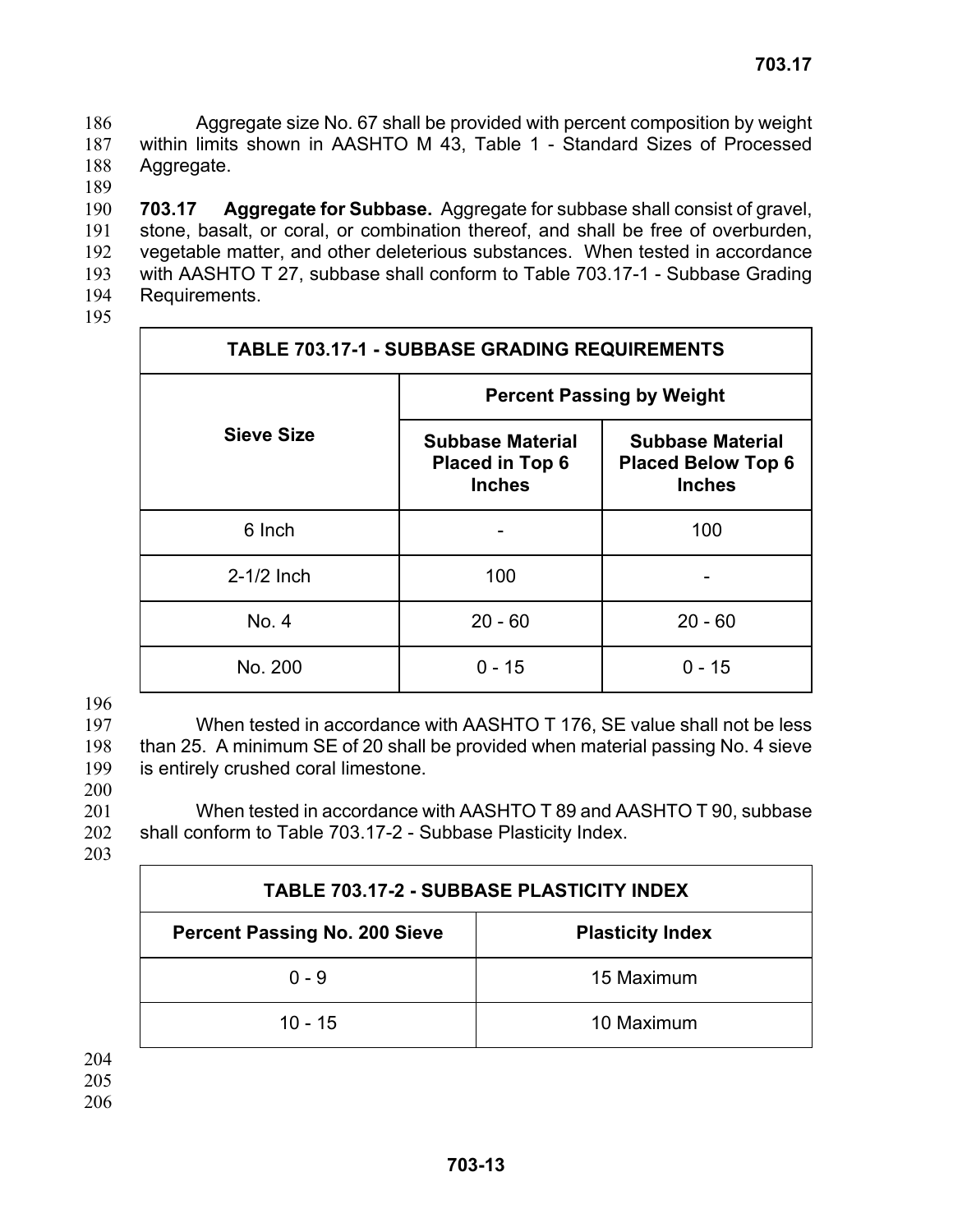**703.18 Filter Material.** Filter material shall consist of hard, tough, durable, lava rock conforming to Table 703.18-1 - Filter Material Test Requirements and Table 703.18-2 - Filter Material Grading Requirements. 206 207 208

209

| <b>TABLE 703.18-1 - FILTER MATERIAL TEST REQUIREMENTS</b> |                            |                                                  |  |
|-----------------------------------------------------------|----------------------------|--------------------------------------------------|--|
| <b>Test</b>                                               | <b>Test Method</b>         | <b>Requirement</b>                               |  |
| Los Angeles Abrasion                                      | AASHTO T 96<br>(Grading A) | 10% Maximum @ 100 Rev.<br>40% Maximum @ 500 Rev. |  |
| Sand Equivalent                                           | AASHTO T 176               | 35% Minimum                                      |  |
| <b>Plasticity Index</b>                                   | AASHTO T 90                | 6% Maximum                                       |  |
| Grading                                                   | <b>AASHTO T 27</b>         | Refer to Table 703.18-2                          |  |

210

211

| <b>TABLE 703.18-2 - FILTER MATERIAL GRADING REQUIREMENTS</b> |            |  |
|--------------------------------------------------------------|------------|--|
| <b>Sieve Size</b><br><b>Percent Passing by Weight</b>        |            |  |
| 2 Inch                                                       | 100        |  |
| $1-1/2$ Inch                                                 | $90 - 100$ |  |
| $3/4$ Inch                                                   | $50 - 90$  |  |
| No. 4                                                        | $15 - 50$  |  |
| No. 200                                                      | $0 - 5$    |  |

212

213 **703.19 (Unassigned)** 

214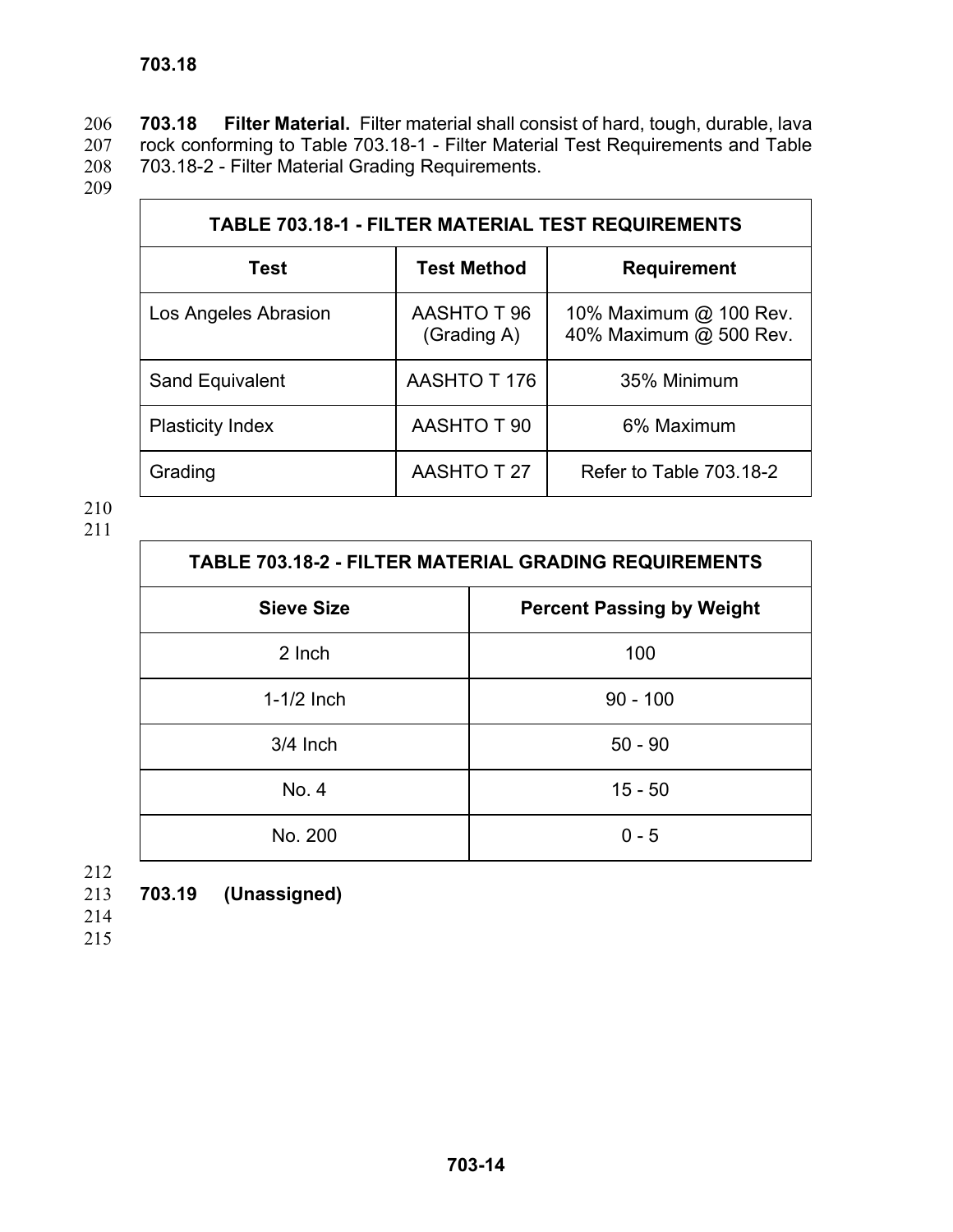**703.20 Structure Backfill Material.** Structure backfill material shall be free of vegetable matter and other deleterious substance and shall conform to Table 703.20-1 - Structure Backfill Grading Requirements and other requirements of this subsection. RAP shall not be used for structural backfill material A. 215 216 217 218

219

| <b>TABLE 703.20-1 - STRUCTURE BACKFILL GRADING REQUIREMENTS</b> |                                                |                                                |  |
|-----------------------------------------------------------------|------------------------------------------------|------------------------------------------------|--|
|                                                                 | <b>Percent Passing by Weight</b>               |                                                |  |
| <b>Sieve Size</b>                                               | <b>Structure Backfill</b><br><b>Material A</b> | <b>Structure Backfill</b><br><b>Material B</b> |  |
| 3 Inch                                                          | 100                                            | 100                                            |  |
| No. 4                                                           | $20 - 75$                                      | $20 - 100$                                     |  |
| No. 200                                                         | 0 - 15                                         |                                                |  |

220

221 222 223 224 SE shall be tested in accordance with AASHTO T 176. Structural backfill material A shall have minimum SE of 20. Structural backfill material B shall have SE equal to or greater than SE of surrounding soil in area to be backfilled.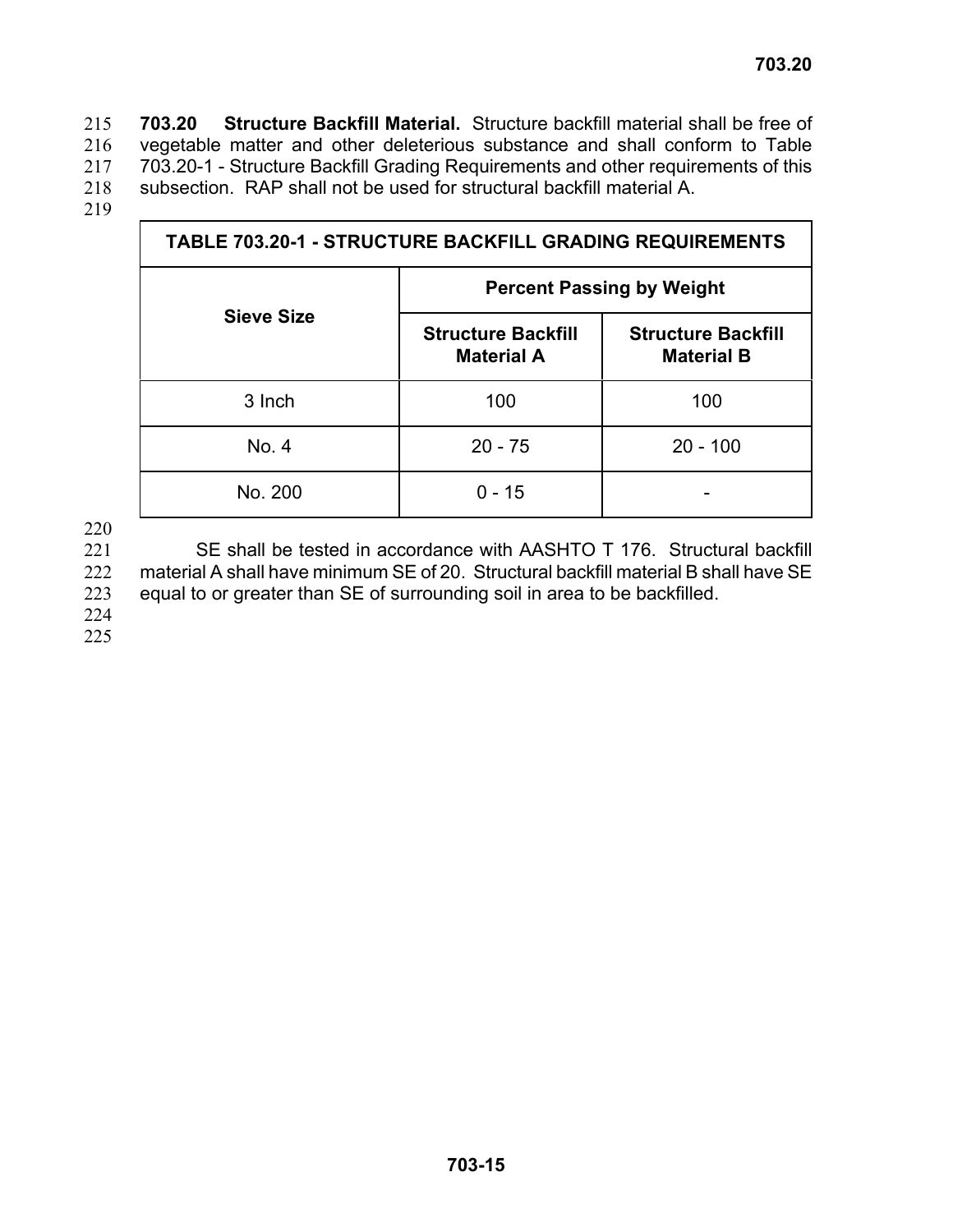**703.21 Trench Backfill Material.** Trench backfill material shall consist of sandsilt mixture conforming to Table 703.21-1 - Trench Backfill Grading Requirements and other requirements of this subsection. Coarse aggregate material shall be used for trenches where invert of pipe is in swampy areas or under water. Coarse aggregate material shall conform to ASTM C 33, size number 67, and shall be completely encapsulated with geotextile conforming to Subsection 716.03 - Geotextiles for Underdrain Applications. Trench backfill material shall be free of trash, roots, organic matter, and other deleterious materials. 225 226 227 228 229 230 231 232

233

| <b>TABLE 703.21-1 - TRENCH BACKFILL GRADING REQUIREMENTS</b> |                                             |                                             |  |
|--------------------------------------------------------------|---------------------------------------------|---------------------------------------------|--|
|                                                              | <b>Percent Passing by Weight</b>            |                                             |  |
| <b>Sieve Size</b>                                            | <b>Trench Backfill</b><br><b>Material A</b> | <b>Trench Backfill</b><br><b>Material B</b> |  |
| 3 Inch                                                       |                                             | 100                                         |  |
| 1 Inch                                                       | 100                                         |                                             |  |
| No. 4                                                        | $75 - 100$                                  | $20 - 100$                                  |  |
| No. 200                                                      | $0 - 15$                                    |                                             |  |

234

235 236 237 238 239 240 Trench backfill material placed against corrugated metal pipe culvert shall be tested in accordance with Hawaii Test Method HDOT TM 4 and shall have field resistivity and pH value that provide minimum 50-year service life for gage being installed. Trench backfill material placed against aluminum pipe shall have field resistivity of more than 500 ohm-centimeter and pH value between 5.5 and 9.0, using same test procedure.

(RAP) shall not be used for trench backfill material A.

241 242

243 244 245

**(A) Trench Backfill Material A.** Trench backfill material shall be sandy material classified as SW, SP, SM, SW-SM, or SP-SM in accordance with ASTM D 2487. SE value of trench backfill A, determined in accordance with AASTHO T 176, shall not be less than 20 and not less than SE value of surrounding soil in trench to be backfilled. Reclaimed asphalt pavement

- 246 247
- 248 249

250 251

**(B) Trench Backfill Material B.** SE value of trench backfill B, determined in accordance with AASHTO T 176, shall be not less than SE value of surrounding soil in trench to be backfilled.

- 252 253 **703.22 (Unassigned)**
- 254 255